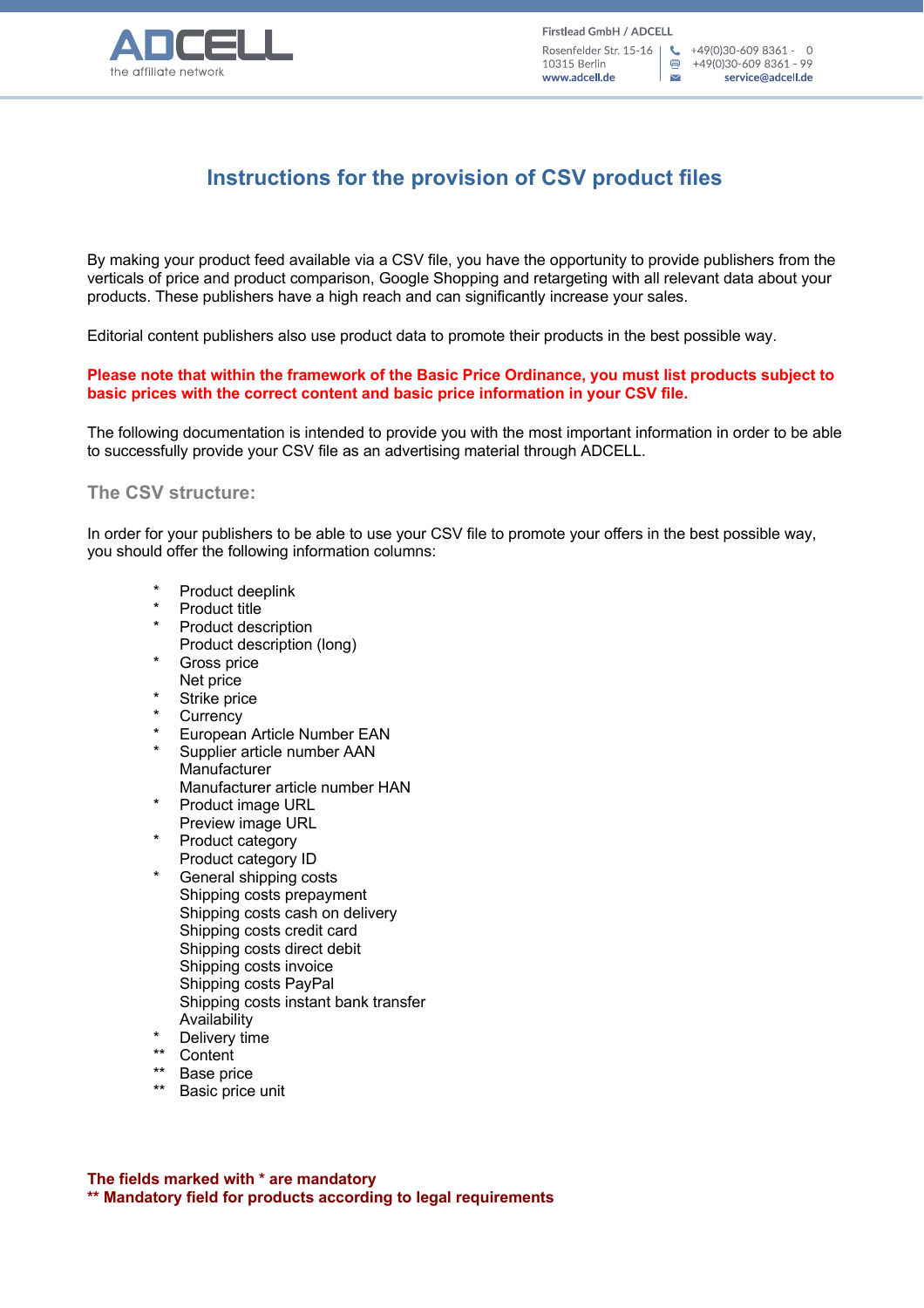

Before delivering a CSV file, ADCELL evaluates the columns of your file and standardises the data so that consistently structured CSV files are delivered to the publisher for all partner programs.

If your CSV file contains further columns that are not mentioned in the information columns listed above, these columns are appended to the end of each line in the standardised CSV file as info columns. The publisher can see the exact column names in the ad media selection.

## **Technical structure**

To optimize the CSV file for the Publisher, you should select the following settings:

| UTF-8 or ISO-8859-15 |
|----------------------|
| Semicolon;           |
| Double apostrophe "  |
| Line break \n        |
| Column labels        |
| Data lines           |
|                      |

If you use semicolons as column separators, no semicolons may be used in the texts of the individual columns unless text identifiers (text separators: single or double apostrophes) are used. In that case, however, they must not be used in the text itself.

## **Price and currency information**

When displaying prices in the CSV file, please ensure that each individual row is displayed in only one currency. If you offer the same product in several currencies, please create a data row with a corresponding currency column for each currency.

Without specifying a currency for a price, we assume that the specification was made in euros.

## **The following price indications are automatically recognised:**

| EUR 123,45  |                                                                     |
|-------------|---------------------------------------------------------------------|
| 123,45 EUR  |                                                                     |
| 123,45; EUR | $\frac{1}{3}$ is used as column separator                           |
| 123.45      | 1/123.45                                                            |
| 1.000,99    | //1000.99                                                           |
| 1.000.99    | //1000,99 the last point is used as a comma if only 2 digits follow |
| 1.000.000   | //1000000,00                                                        |
| $123 -$     | //123,00                                                            |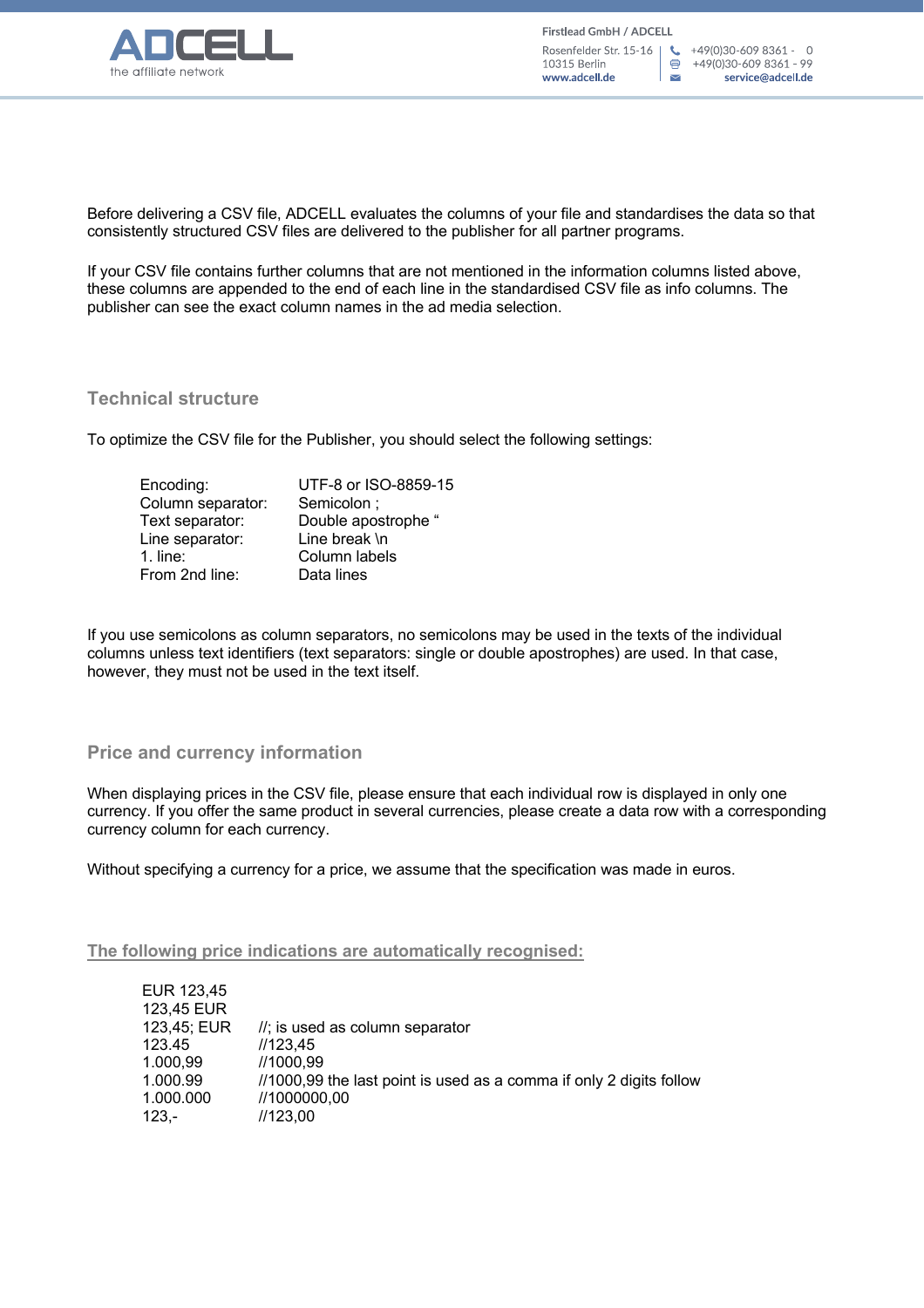

**Base price, base price unit and content information for Google Shopping**

Please check the following formatting guidelines so that Google Shopping can process the data you submit. **For products / distribution in the EU, please state the basic price in kg or l in accordance with the quotation of prices order (May 2022).**

Please always put a space between the digit and the unit of measurement. Without a space, the data can not be processed correctly.

| <b>Type</b>                                                      | Supported integer value with unit                    |
|------------------------------------------------------------------|------------------------------------------------------|
| Units supported:                                                 | Weight: mg, g, kg                                    |
|                                                                  | Volume: ml, cl, l, cbm                               |
|                                                                  | Length: cm, m                                        |
|                                                                  | Area: sqm                                            |
|                                                                  | Per piece: ct                                        |
|                                                                  |                                                      |
| Supported numerical values:                                      | Please use whole numbers here. Example: 1, 100, 2, 4 |
| Additional supported combinations of<br>integer + unit (metric): | 75 cl, 750 ml, 50 kg, 1.000 kg                       |

**Set CSV file at ADCELL**

You can create your CSV file at ADCELL under

*"My campaigns" → "Advertising material", "Create new" → "CSV".* 

*as an advertising medium for your publishers. If you offer complete deep links to the individual product pages in your CSV file, please enter @0@ in the "Link:" field when creating advertising material at ADCELL. @0@. If further parameters are required, please append them with a "&".*

**Example with completed product link in your csv file:**

| Your product link:       | http://www.example.de/shop.php?product=1234 |
|--------------------------|---------------------------------------------|
| Desired parameter:       | &netzwerk=adcell                            |
| Link / landing page URL: | @0@&netzwerk=adcell                         |

If you are delivering only parts of the product link within the csv file, please add the missing part of the product link to @0@ in the field "Links" at your ADCELL interface. If additional parameters are needed, please attach them to the placeholder @0@ as you would attach them to the original product link.